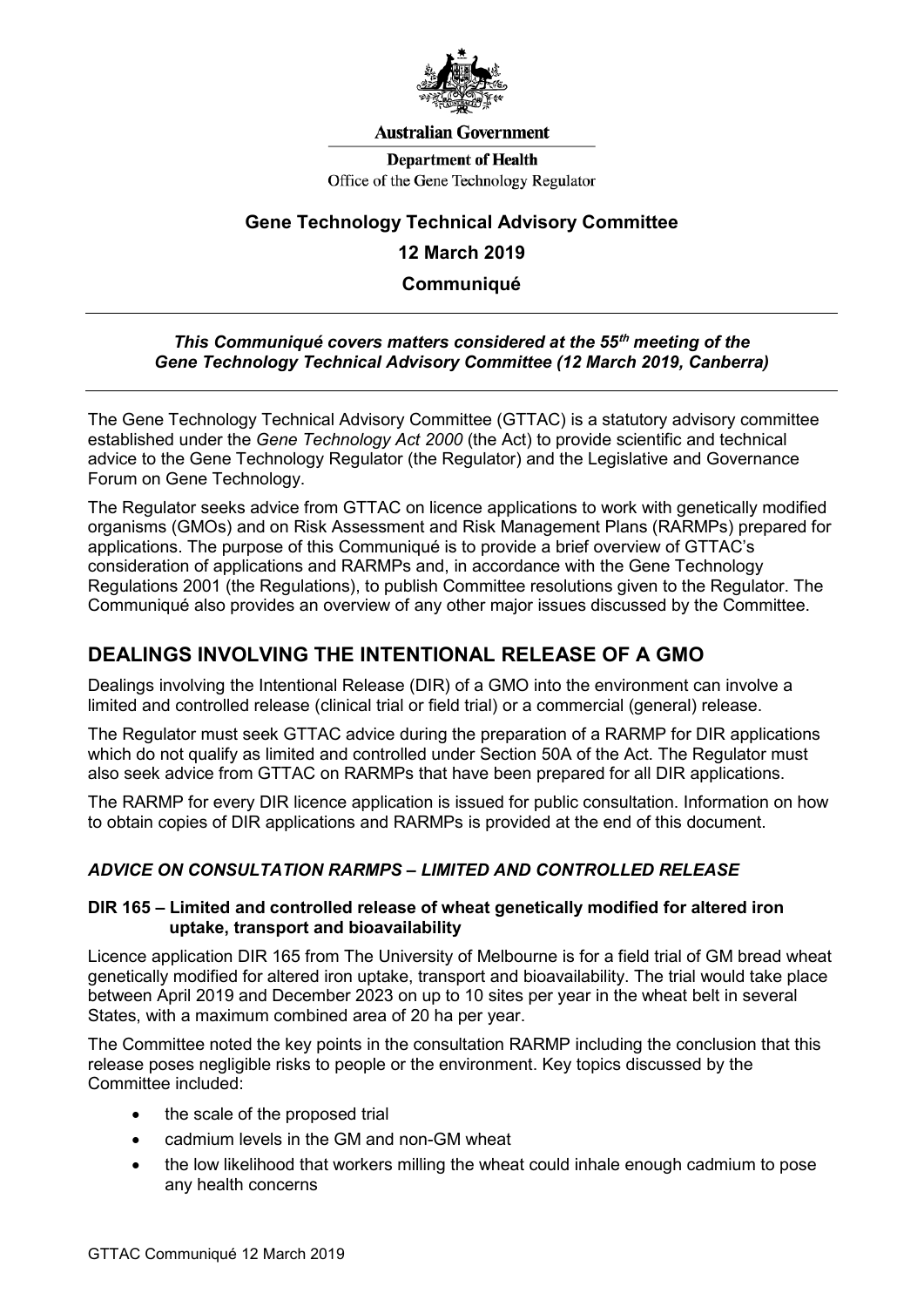- the use of genome editing, noting that genome editing machinery would not be authorised to be present in the GMOs being released
- the potential for the applicant to breed the GMOs which could lead to the stacking of multiple introduced genes.

GTTAC agreed to the following resolutions.

### **Resolutions**

- The committee agrees with the conclusion of the RARMP.
- The Regulator should consider:
	- o whether testing of gene edited plants is required prior to field release
	- o including discussion of stacking in the RARMP
	- $\circ$  whether the scale of the release represents additional risks for people or the environment.

#### **DIR 166 – Limited and controlled release of** *Cicer arietinum* **(chickpea) genetically modified for drought and other environmental stress tolerance**

Licence application DIR 166 from the Queensland University of Technology is for a field trial of GM chickpea modified for drought or other abiotic stress tolerance. The trial would be conducted at a single site at Walkamin Research Station in Queensland, with a maximum planting of 3 hectares each year, and would run from July 2019 until December 2024.

The Committee noted the key points in the consultation RARMP including the conclusion that this release poses negligible risks to people or the environment. GTTAC agreed that the requirement to submit a contingency plan would manage any risk associated with cyclones, and also noted that the risk is significantly reduced by chickpea planting being largely outside of the cyclone season.

GTTAC observed that knowledge of the unmodified parent species is based on data generated under typical chickpea growing conditions, and noted that the proposed trial site is outside typical chickpea growing regions.

GTTAC agreed to the following resolutions.

#### **Resolutions**

- The committee agrees with the conclusions of the RARMP.
- The Regulator should further consider the relevance of published agronomic information noting that the trial will be conducted outside of normal chickpea growing areas.

# **DEALINGS NOT INVOLVING THE INTENTIONAL RELEASE OF A GMO**

The Regulator may seek GTTAC advice on RARMPs prepared for an application for Dealings Not involving an Intentional Release (DNIR) into the environment. DNIR licences include research work with GMOs undertaken in physical containment facilities (eg certified by the Regulator) or clinical trials undertaken in clinical facilities.

#### *ADVICE ON DNIR RARMPS*

#### **DNIR 594 – A cytomegalovirus prophylactic vaccine (V160) for use in clinical trials**

Merck Sharp & Dohme (Australia) submitted licence application DNIR 594 to conduct clinical trials with an attenuated GM human cytomegalovirus (HCMV). The GMO is based on HCMV but contains a number of attenuating mutations, plus genetic modifications that make it dependent on a synthetic compound for replication. Up to 107 women aged 16 – 35 years are proposed to participate in the trial in Australia, as part of a global Phase 2 clinical trial.